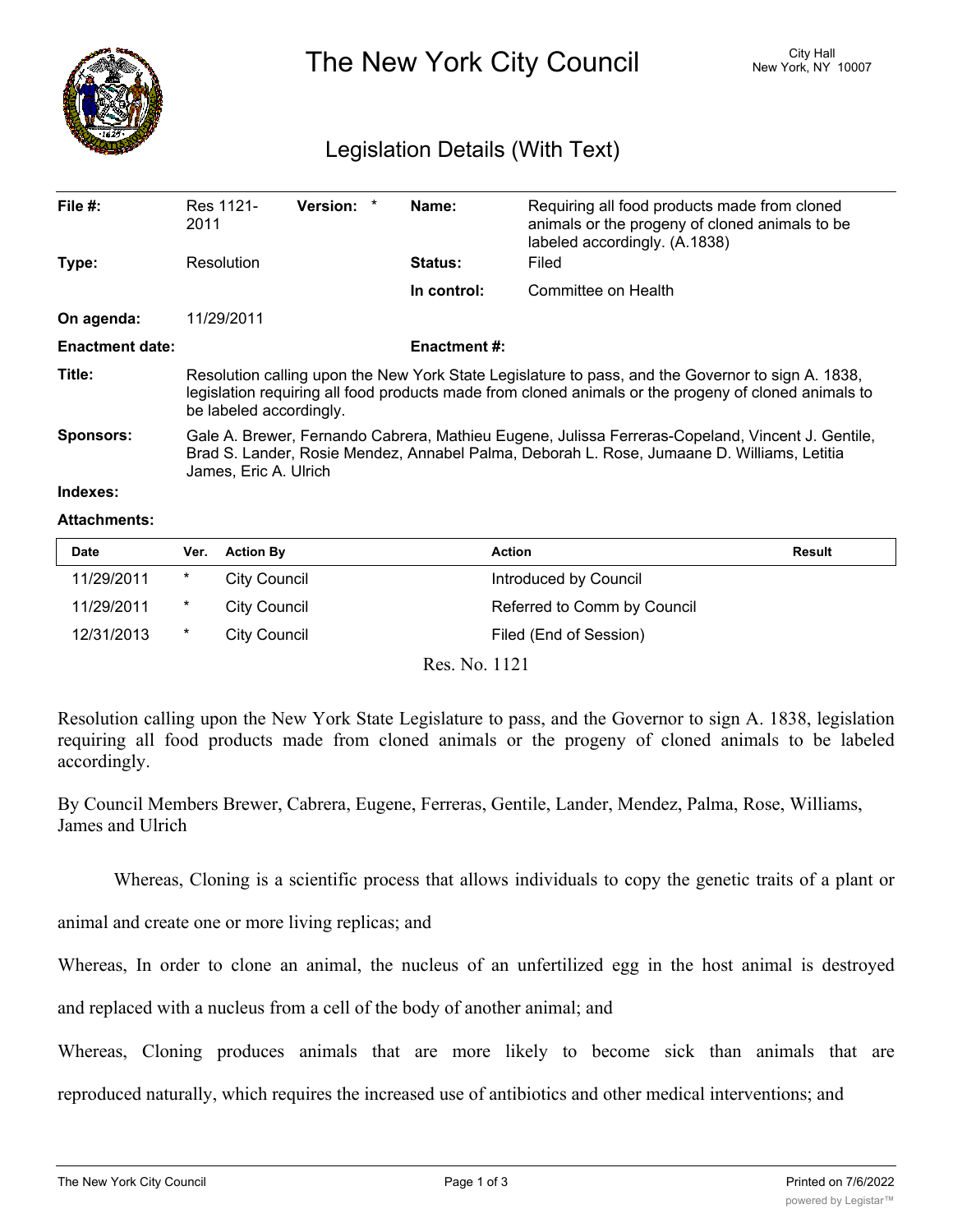## **File #:** Res 1121-2011, **Version:** \*

Whereas, Global Resource Action Center for the Environment, an organization that educates and advocates for the benefits of community-based food production, alleges that cloning is detrimental to animals, as it puts sick and deformed clones as well as their surrogate parents through unneeded suffering; and Whereas, In 2008, the United States Food and Drug Administration (FDA) asked that livestock and dairy producers uphold a 2003 voluntary ban on the use of cloned animals in any phase of food production; and

Whereas, However, no such ban is in place that would prohibit the offspring of cloned animals, or foods containing meat or dairy from cloned animals or their offspring, from being included in food production; and

Whereas, Sustainable Table, an organization that educates consumers about food-related issues, asserts that there has been no government-mandated, independent, peer-reviewed scientific testing of geneticallyengineered foods; and

Whereas, This organization further states that the public has been serving as an unwitting laboratory for experimental food technology; and

Whereas, Recently, the Center for Food Safety (TCFS) filed a petition on behalf of the *Just Label It* campaign, a coalition of more than 350 companies, organizations, scientists, doctors and individuals dedicated to food safety and consumer rights, against the FDA for failing to promulgate mandatory labeling disclosures for genetically-engineered foods; and

Whereas, TCFS indicates that the FDA's failure to require labeling of genetically-engineered foods is an abdication of its statutory mandate to require labeling of foods that are "misbranded"; and

Whereas, The petitioners requested that the FDA require foods that are comprised of geneticallyengineered organisms or contain ingredients derived from genetically-engineered organisms be labeled as such; and

Whereas, Absent federal labeling requirements, states should be able to take necessary precautions to protect consumers; and

Whereas, In New York State, Assembly Member Linda Rosenthal introduced A.1838, legislation that